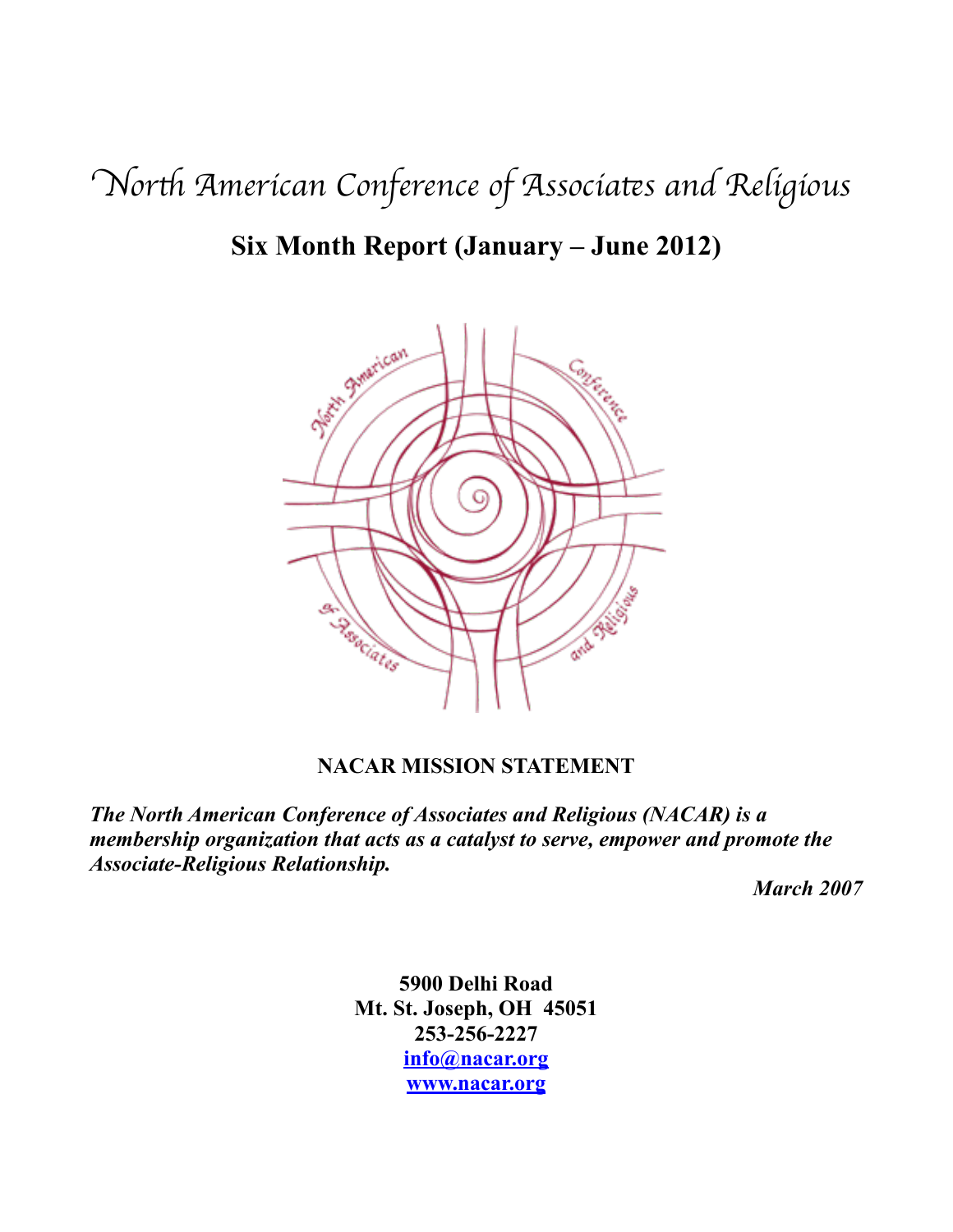#### **BOARD OF DIRECTORS**

President Joseph Connell, CSC Associate Castro Valley, CA

Vice President Marilyn Gottemoeller, RSM Cincinnati, OH

Treasurer Jane Forni, SSND Towson, MD

Secretary Judith Gomila, MSC New Orleans, LA

Peggy Cekoric, SCNY Associate Lambertville, NJ

Cathi Duffy, SHCJ Associate Rosemont, Pennsylvania

Kathy Herrington, SNJM Associate San Jose, California

Saundra Kennedy, SCSC Associate Kenner, Louisiana

Peg Madigan, CND Associate Mabou, Nova Scotia

Jill Poehlman, DSS Associate Glendale Heights, IL

#### **NACAR Staff/Volunteers**

Office Administrator Mary Jo Mersmann, SC Associate Mt. St. Joseph, Ohio

Web Administrator Fred Goddard, Maryknoll Affiliate Maryknoll, New York

Accountant Tim O'Brien, Mutuality Associates

Archivist Ellen O'Connell, SC

Associate Editor David Lavender, CDP Associate

The Board of Directors wish to acknowledge former Board members Sandy Figueroa, John Lee and Marci Madary, who each completed nine years of dedicated service to the mission of NACAR.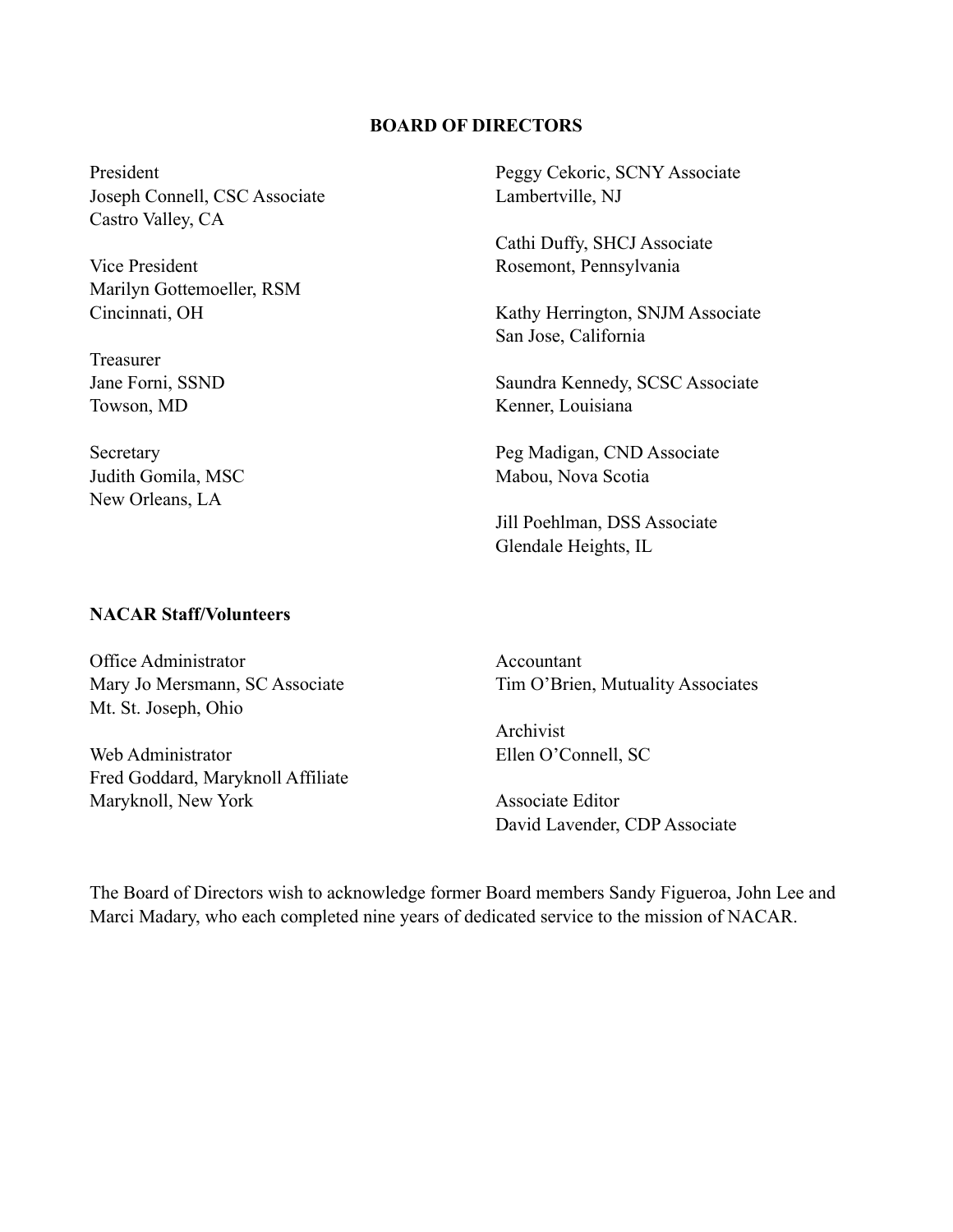### **2012 SIX MONTHS IN REVIEW**

- January 2011 Annual Report was made available to members on the NACAR website
- February *The Associate* Vol. 17 No. 1 was made available to members on the NACAR website
- March Board of Directors met in Chicago to finalize plans for the International Conference in June
- March Board of Directors welcomed three new Board members Cathi Duffy, Kathy Herrington, Jill Poehlman
- March Board of Directors elected new Executive Committee
- May "Essentials of Associate Initial Formation" section for Leadership Manual *Lead with the Spirit* was published
- June NACAR International Conference 2012 "Journey of Blessings" was held in Deerfield, Illinois

## **STATISTICS as of June 30, 2012**

- 119 Congregational Members
- 91 Individual Members

# **Google Analytics of NACAR Website**